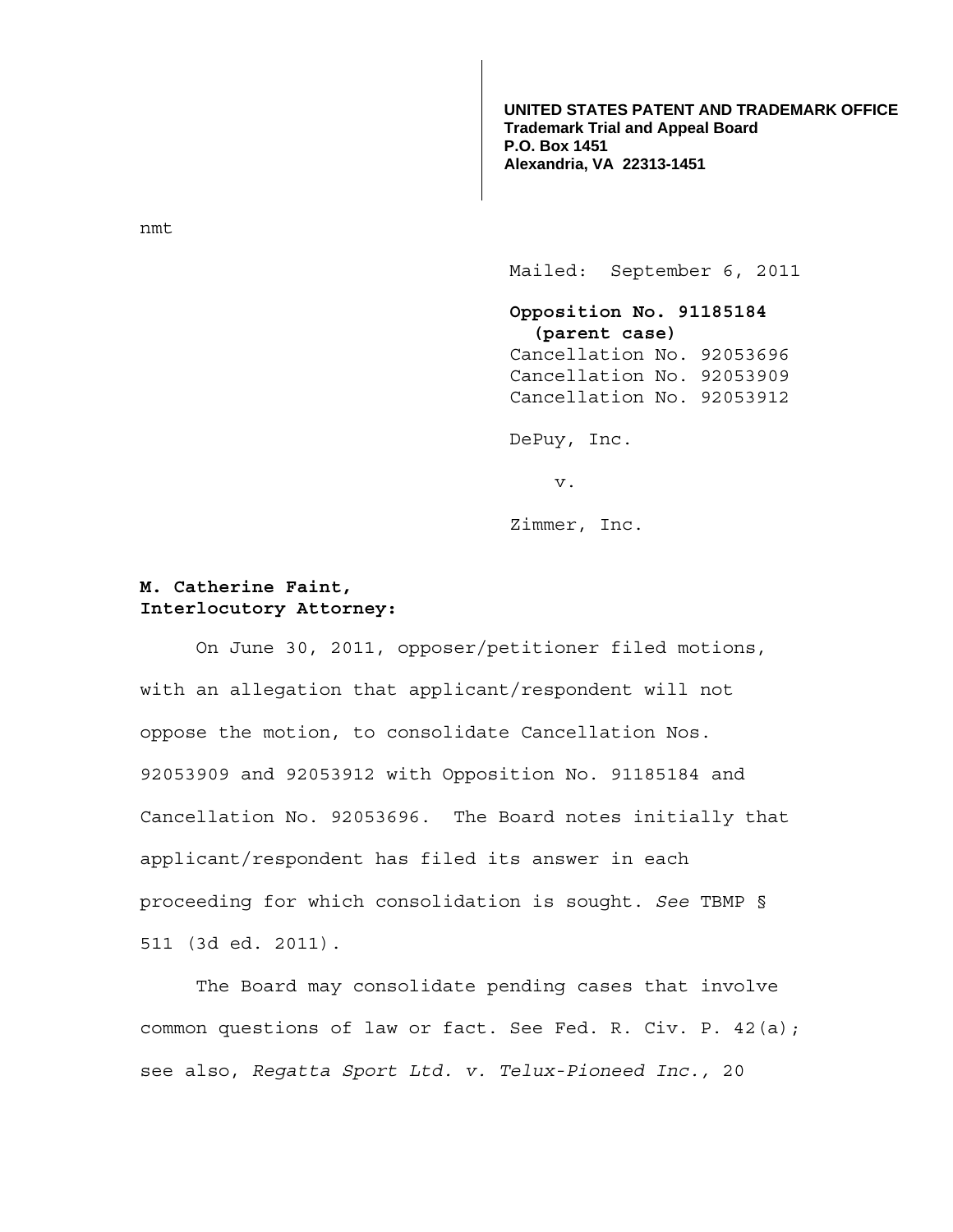Opposition No. 91185184 and Cancellation Nos. 92053696, 92053909 and 92053912

USPQ2d 1154 (TTAB 1991). Inasmuch as the parties to the respective proceedings are the same and the proceedings involve common questions of law or fact, the Board finds that consolidation of the above-referenced proceedings is appropriate. Consolidation will avoid duplication of effort concerning the factual issues and will thereby avoid unnecessary costs and delays.

 In view thereof, opposer/petitioner's motion to consolidate is hereby granted. Cancellation Nos. 92053909 and 92053912 are hereby consolidated with Opposition No. 91185184 and Cancellation No. 92053696, and may be presented on the same record and briefs. The record will continue to be maintained in Opposition No. 91185184 as the "parent" case. The parties should no longer file separate papers in connection with each proceeding, but file only a single copy of each paper in the parent case. Each paper should bear the numbers of all consolidated proceedings in ascending order, and the parent case should be designated as the parents case by following it with: "(parent)," as in the case caption set forth above.

 Consolidated cases do not lose their separate identity because of consolidation. Each proceeding retains its separate character and requires entry of a separate judgment. The decision on the consolidated cases shall

2